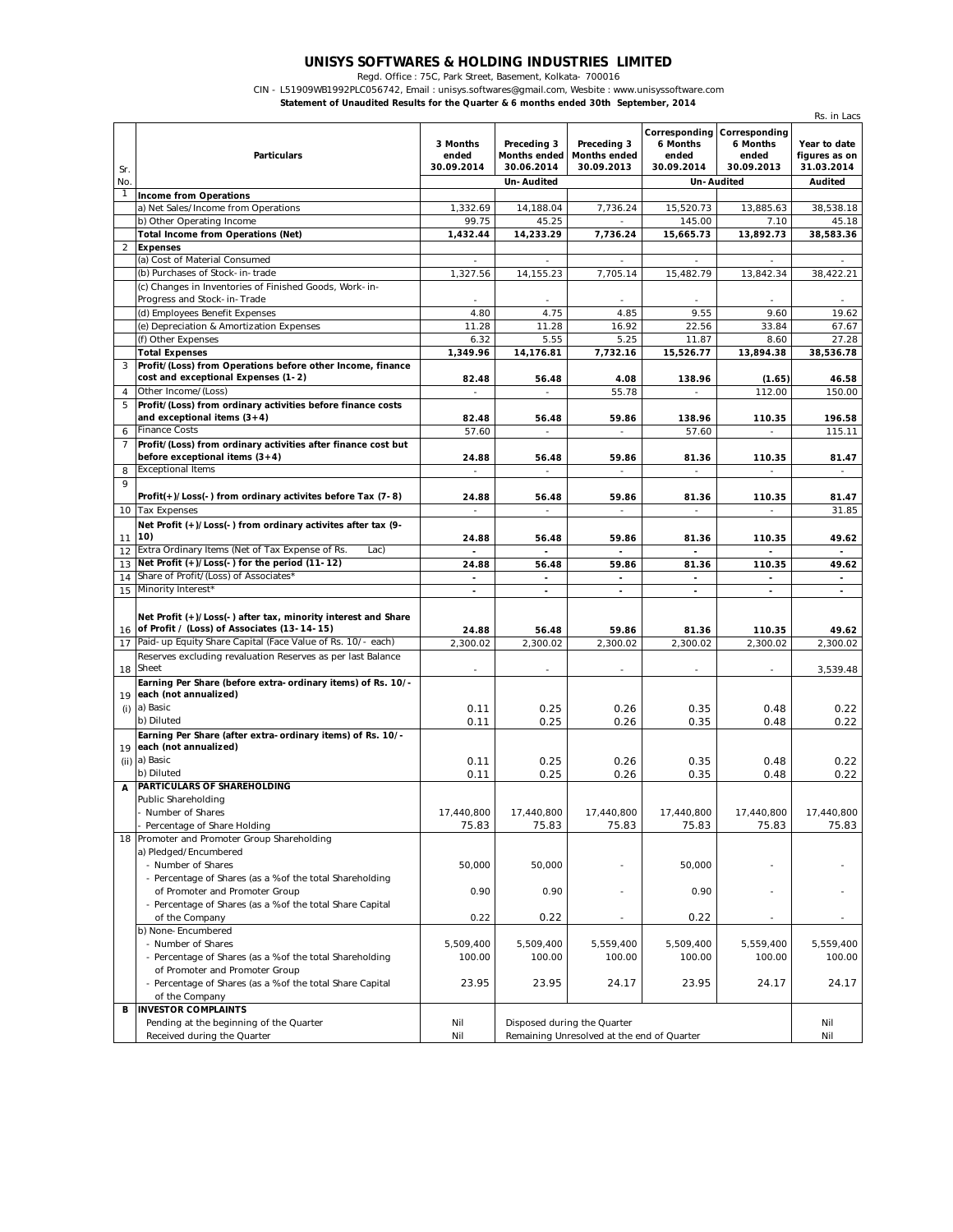## **UNISYS SOFTWARES & HOLDING INDUSTRIES LIMITED**

**Un-Audited Segment Results for the Quarter & 6 months ended 30th September, 2014**

|                |                                             |                                 |                                           |                                                  |                                 |                                                                | Rs. in Lacs                                 |
|----------------|---------------------------------------------|---------------------------------|-------------------------------------------|--------------------------------------------------|---------------------------------|----------------------------------------------------------------|---------------------------------------------|
| Sr.<br>No.     | <b>Particulars</b>                          | 3 Months<br>ended<br>30.09.2014 | Preceding 3<br>Months ended<br>30.06.2014 | Preceding 3<br><b>Months ended</b><br>30.09.2013 | 6 Months<br>ended<br>30.09.2014 | Corresponding Corresponding<br>6 Months<br>ended<br>30.09.2013 | Year to date<br>figures as on<br>31.03.2014 |
|                |                                             | Un-Audited                      |                                           |                                                  | Un-Audited                      |                                                                | Audited                                     |
| 1              | <b>Segment Revenue</b>                      |                                 |                                           |                                                  |                                 |                                                                |                                             |
| a)             | Sale of Software & Hardware / Mobile        | 1,332.69                        | 14,188.04                                 | 7,736.24                                         | 15,520.73                       | 13,885.63                                                      | 38,538.18                                   |
| b)             | <b>Investment Activities</b>                |                                 |                                           |                                                  | ٠                               | 7.10                                                           | 45.18                                       |
| C)             | Other Income                                | 99.75                           | 45.25                                     | 55.78                                            | 145.00                          | 112.00                                                         | 150.00                                      |
|                | <b>Total Income from Operations</b>         | 1,432.44                        | 14.233.29                                 | 7.792.02                                         | 15,665.73                       | 14,004.73                                                      | 38,733.36                                   |
| $\overline{2}$ | Segment Profit/(Loss) before Interest & Tax |                                 |                                           |                                                  |                                 |                                                                |                                             |
| a)             | Sale of Software & Hardware / Mobile        | 0.03                            | 25.80                                     | 19.50                                            | 25.83                           | 30.20                                                          | 55.00                                       |
| b)             | <b>Investment Activities</b>                | 24.85                           | 30.68                                     | 40.36                                            | 55.53                           | 80.15                                                          | (123.53)                                    |
| C)             | Other Unallocable Activities                |                                 |                                           |                                                  |                                 |                                                                | 150.00                                      |
|                | <b>Profit before Tax</b>                    | 24.88                           | 56.48                                     | 59.86                                            | 81.36                           | 110.35                                                         | 81.47                                       |
| 3              | <b>Capital Employed</b>                     |                                 |                                           |                                                  |                                 |                                                                |                                             |
| a)             | Software & Hardware / Mobile                | 6,388.82                        | 3,869.00                                  | 2,280.98                                         | 6,388.82                        | 2,280.98                                                       | 3,793.90                                    |
| b)             | <b>Investment Activities</b>                | 31,087.34                       | 28,530.00                                 | 24,945.10                                        | 31,087.34                       | 24,945.10                                                      | 28,366.08                                   |
| C)             | Other Unallocable Activities                | 79.79                           | 124.07                                    | 269.19                                           | 79.79                           | 269.19                                                         | 135.35                                      |
|                | <b>Total</b>                                | 37,555.95                       | 32,523.07                                 | 27,495.27                                        | 37,555.95                       | 27,495.27                                                      | 32,295.33                                   |

**Notes :**

1. Segmental Report as per AS-17, issued by Institute of Charterd Accountants of India is applicable for the Quarter.

2. Above resultes were reviewed by Audit Committee taken on record in Board Meeting held on 14th November, 2014.

3. The Auditors of the Company have carried out "Limited Review" of the above financial Results.

4. Figures of Previous Year/Period have been re-arranged/re-casted wherever necessary.

Place : Kolkata Date : 14th November, 2014. **For Unisys Softwares & Holding Industries Ltd.**

Sd/- **Jagdish Prasad Purohit** Managing Director